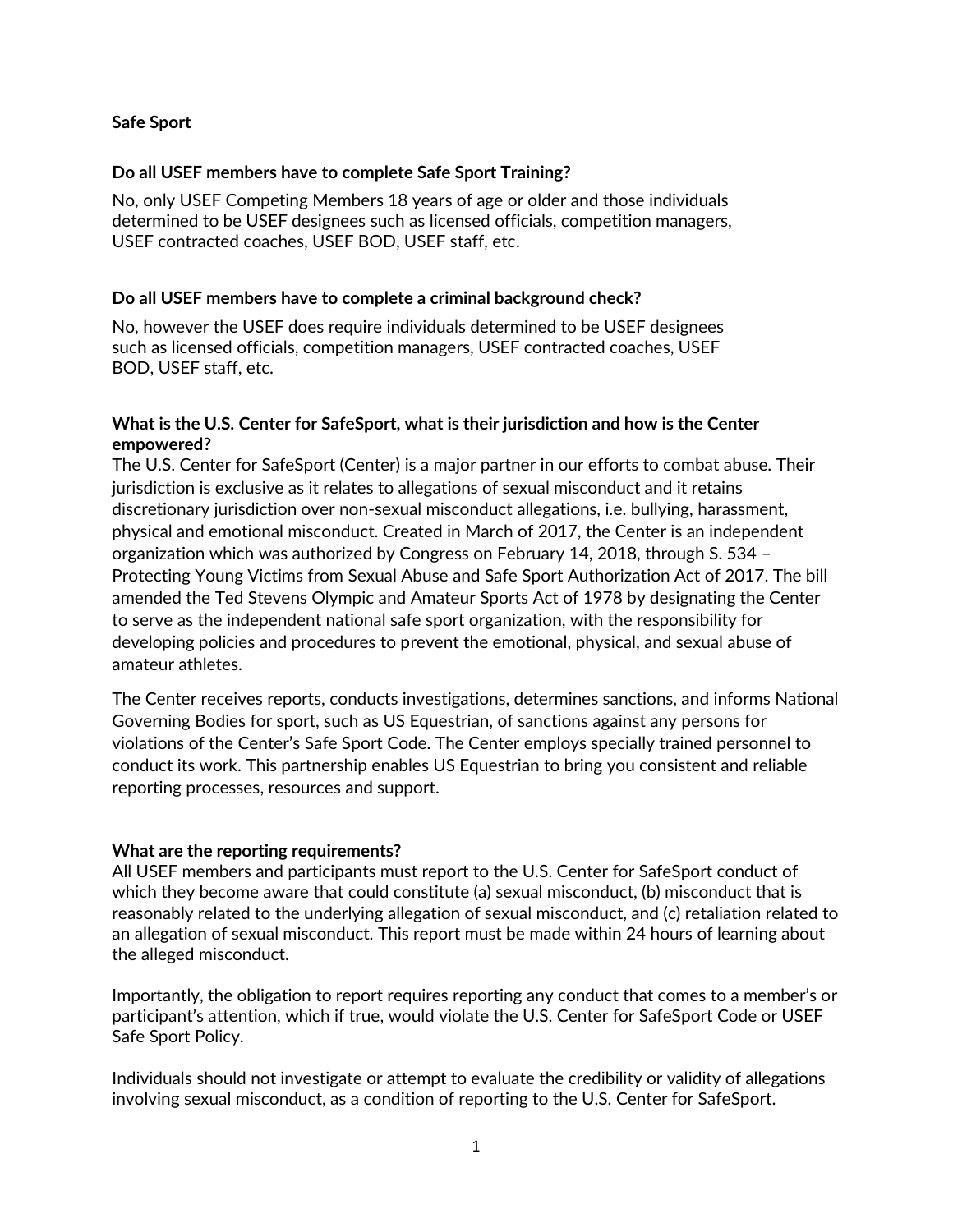#### **What happens if I do not report conduct that I am required to report?**

The failure to report sexual misconduct involving a minor is a crime under federal law and it is punishable as a criminal offense. In addition, the failure to report sexual misconduct is a violation that could result in a sanction against the individual.

#### **Am I required to report about suspected abuse that occurred several years ago?**

Yes. There is no statute of limitations applicable to reports of incidents of sexual misconduct made to the U.S. Center for SafeSport.

#### **What resources are available to learn more about Safe Sport?**

The USEF website links to the Center with extensive resources including: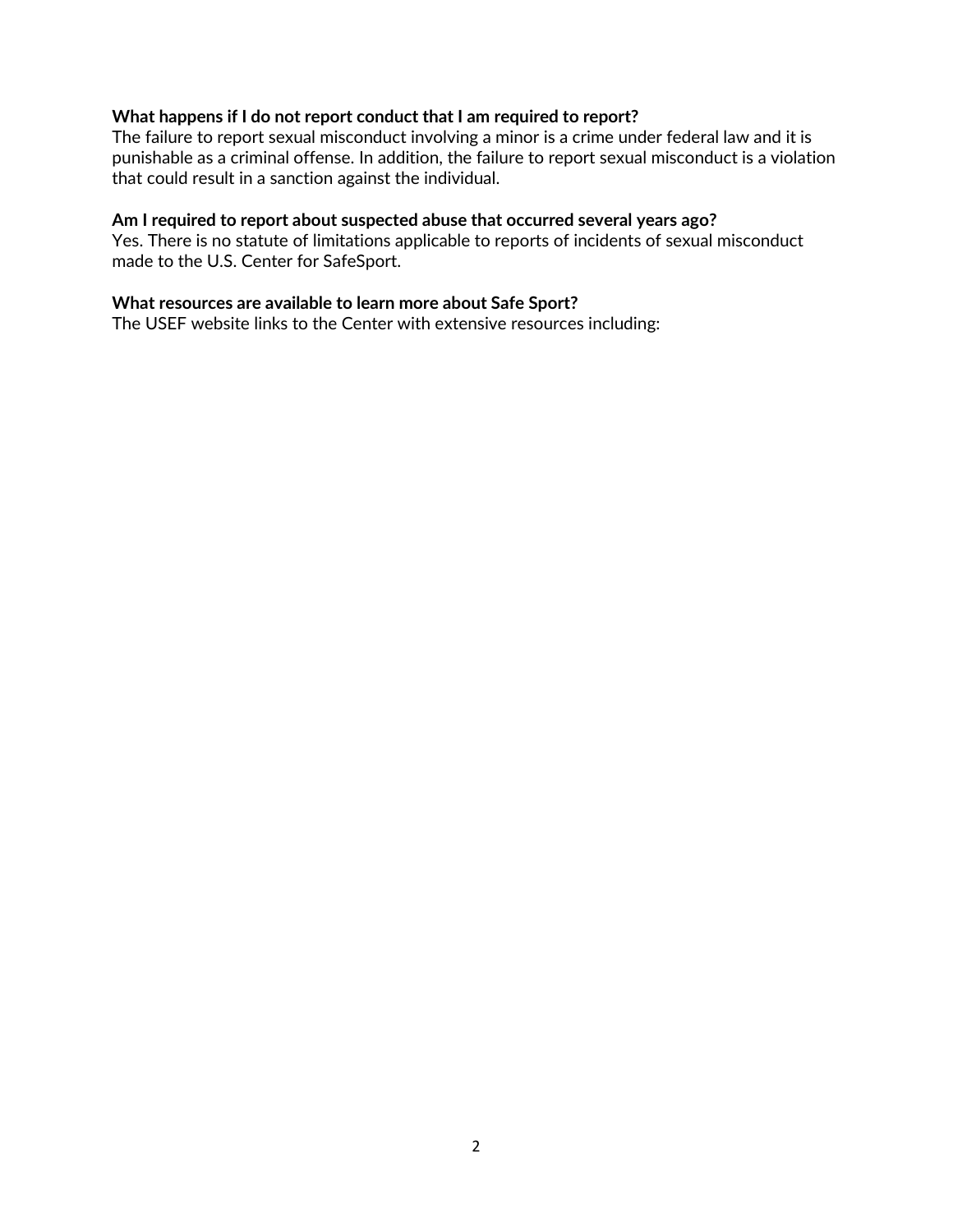- Reporting forms and process
- 24 Hour Helpline
- Definitions
- Safe Sport Training
- Safe Sport Code
- USEF Safe Sport Policy
- Safe Sport Sanctions List

# **Suspensions, Bans, and Enforcement**

# **Who decides whether to issue a temporary suspension for sexual misconduct?**

The U.S. Center for SafeSport has exclusive jurisdiction over reports of sexual misconduct and determines whether interim measures, including suspensions should be imposed.

### **Does the U.S. Center for SafeSport issue a temporary suspension in connection with every report of allegations of sexual misconduct?**

No. The U.S. Center for SafeSport issues a temporary suspension when they deem the facts and circumstances warrant it.

# **What is the criteria for a temporary suspension?**

The U.S. Center for SafeSport may impose interim measures, i.e. a temporary suspension, when they deem it is appropriate to ensure the safety and well-being of the Reporting Party, Athletes, other Non-Athletes or the Responding Party. Interim measures may be appropriate where an allegation against the Responding Party is sufficiently serious that the Responding Party's continued participation could be detrimental to the sport or its reputation.

For more information refer to the U.S. Center for Safe Sport Practices and Procedures, please visit:<https://www.safesport.org/files/index/tag/policies-procedures>

# **Is there a process for a person to seek relief from a temporary suspension?**

Yes. An individual may request that the U.S. Center for SafeSport stay the temporary suspension in certain circumstances, e.g. participation in a certain event. In addition to, or in lieu of, a request for a stay, the individual may request an interim measures hearing, which will be afforded within 72 hours of such request. The interim measures hearing is conducted before an independent arbitration body.

# **Can a suspended person request that USEF lift their suspension or permit them to participate in some activities?**

No, any request for relief from a suspension must be directed to the U.S. Center for SafeSport, and decisions will be made in accordance with their Practices and Procedures.

#### **How are individuals notified they are under a temporary suspension?**

The U.S. Center for SafeSport notifies the Responding Party by e-mail.

#### **What is the scope of an interim measures hearing on a temporary suspension?**

An interim measures hearing is limited to determining whether reasonable cause exists to justify the temporary suspension. It is not a full hearing on the merits of the case.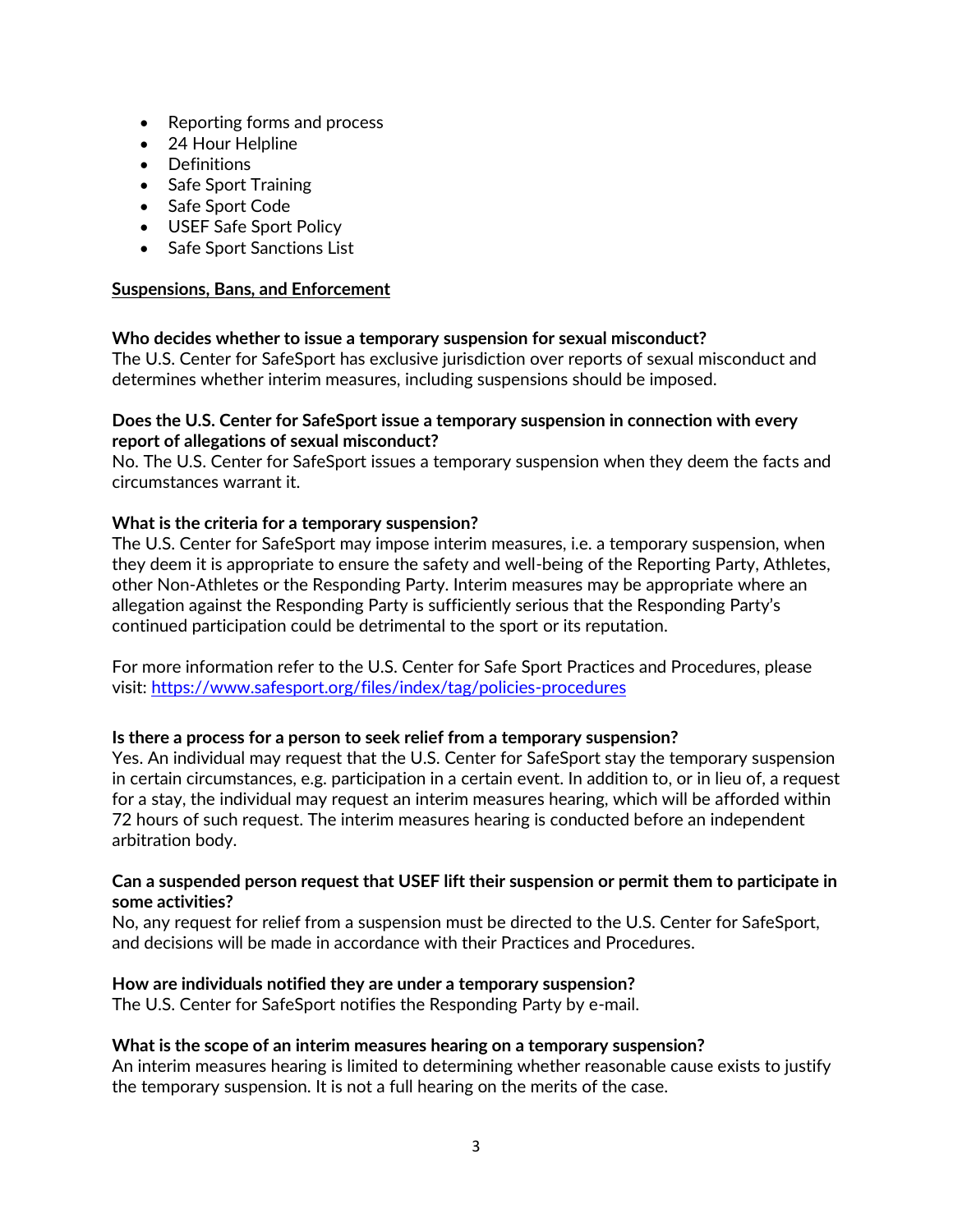# **Is there recourse against someone who intentionally makes a false accusation?**

Someone who abuses the process, falsifies information or maliciously abuses the process is subject to sanctions.

#### **Does the USEF know the reporting party?**

No, the U.S. Center for SafeSport will not identify or use the name of a Third-Party Reporter nor will it publicly release a Reporting Party's identifying information.

#### **Why can't everyone know everything about an investigation?**

Sharing details about allegations made, or an investigation, can impede the ability to thoroughly investigate a matter without interference. In some cases, law enforcement may be involved and the fact that an investigation is underway could compromise the ability of law enforcement to secure the evidence necessary to pursue an indictment.

#### **Once a determination is made that a violation occurred, what guidelines does the U.S. Center for SafeSport follow to determine appropriate sanctions?**

According to the U.S. Center for SafeSport Practices and Procedures, the following guidelines are used:

#### **SANCTIONING GUIDELINES**

Sanctions will be reasonable and proportionate to the Code violation and surrounding circumstances with the intended effect of protecting relevant participants. One or more of the following sanctions may be recommended or imposed singularly or in combination: (a) written warning; b) educational or behavioral programs; (c) loss of privileges; (d) probation; (e) suspension or other eligibility restrictions, up to and including permanent ineligibility. The Officer reserves the right to lessen or broaden any range of recommended sanctions in the case of mitigating circumstances or egregiously offensive behavior.

Factors relevant to determining appropriate sanctions include, without limitation:

- 1. Seriousness of the Violation;
- 2. The Responding Party's prior history;
- 3. Ages of individuals involved;
- 4. Whether the Responding Party poses an ongoing threat to the safety of others;
- 5. Voluntary disclosure of offense and/or cooperation by the Responding Party;
- 6. Disposition of an investigation by state or federal law authorities;
- 7. Real or perceived impact of incident on the Reporting Party, NGB(s) or USOC; and
- 8. Other mitigating and aggravating circumstances.

For more information refer to the U.S. Center for Safe Sport Practices and Procedures, please visit:<https://www.safesport.org/files/index/tag/policies-procedures>

#### **What is USEF's responsibility to enforce sanctions?**

Federal Law requires USEF to enforce sanctions imposed by the U.S. Center for SafeSport and interim measures, including temporary suspensions. Communicating the information to members and the media is an important way to ensure protection of our members and participants in equestrian sport.